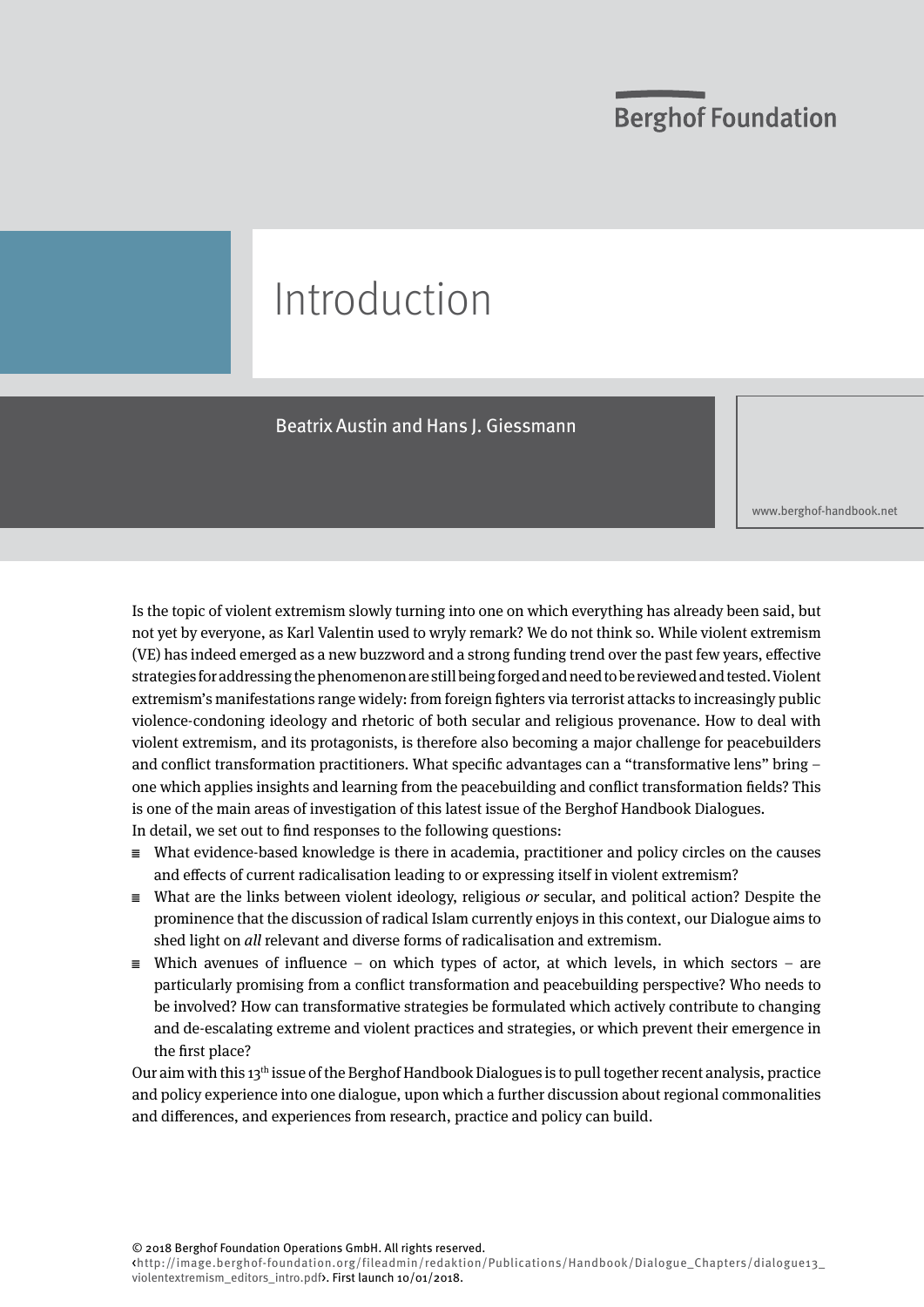#### **The current state of debate: a lack of unified understanding**

The rise, both real and perceived, of violent extremism, armed radicalisation and terrorist activity challenges the field of peace and conflict studies alongside other areas of study and practice (politics, security, development). For all of them, it poses an urgent need to gain a better understanding of the actors, factors and dynamics at play. This starts, however, with acknowledging that no unified or even very explicit understanding exists of how to define the phenomena of violent extremism, armed radicalisation and terrorist activity.

As regards violent extremism, one of the authors in this Dialogue, Sanam Naraghi Anderlini, puts her finger on it: "despite the myriad policy directives and action plans to prevent and counter this phenomenon, there is still no agreed definition of what 'violent extremism' means" (in this volume, 22). One of the few exceptions to this is the US Agency for International Development (USAID), which defines violent extremism as "advocating, engaging in, preparing, or otherwise supporting ideologically motivated or justified violence to further social, economic or political objectives" (USAID 2011, 2-3). This definition is also used by the lead author in this Dialogue, Mohammed Abu-Nimer (in this volume, 2).<sup>1</sup> If extremism as such implies a deviation from mainstream social norms, then violent extremism entails the use of all means, including brutal force, that seem to serve the extremists' aim of pushing the mainstream within society towards extremist thought and belief as the dominant social norm.

A similar lacuna relates to the terminology surrounding radicalisation (and its non-mirror image, de-radicalisation), which has now become near-synonymous with violence-prone processes. As Allen has noted: "No universal definition of radicalization exists in the […] academic/social science communities." In his words, "the process of adopting an extremist belief system, including the willingness to use, support, or facilitate violence as a method to effect societal change" results in the radicalisation of social groups (Allen 2007, 3). However, he does not present a single convincing argument for an intrinsic combination of radicalism and violence. Waldmann describes a "radical" as someone who "does not make compromises but tries to resolve problems once [and] for all by tackling them at their roots … questions the status quo of the socio-political order with a view to replacing it with another … [and] will often act in the name of an absolute truth, be it an ideology or a religion, which does not admit concessions or restrictions" (Waldmann 2010, 8). Researchers from the Western Balkans, who have contributed to this Dialogue issue, apply a broader definition and rightly point out that at its root, radicalism simply means that one does not agree with the majority (in this volume, 73f). Uncoupled from violence, then, radical ideas can also be seen as motors of necessary and fruitful change. It is not without irony that one of the founding fathers of peacebuilding, Adam Curle, has been called a "radical peacemaker" (Woodhouse 2010).

And terrorist activity? After 9/11, terrorism has become a widely used, common term to characterise the apparently random but targeted use of force to intimidate a government, a religious or ethnic community or other social groups. While the selection of individual victims seems to be random, those victims are assumed by the perpetrators to represent the actor or community that is targeted.

Whereas radicalisation describes a process during which individuals or groups lean increasingly to extremist thoughts and belief, extremism implies the readiness to use force in order to achieve political (or other) objectives. Terrorist activity, however, refers to a terminology that brands actors for their intended or actual use of force. This practice of branding results in often reductionist policies, which may deepen a public sense of identity-based hostility and isolation, no matter what the motivation of individual perpetrators may have been. In sum, the direct link between (armed) radicalisation, (violent) extremism, and terrorist activity, very often to be observed in politics and media, seems to be constructed and blurs the lines between legitimate grievances and resistance on the one hand – and the illegal and illegitimate use of force on the other.

**<sup>1</sup>** Still, sceptical voices persist: "Violent extremism is really when a particular ideology, deemed 'radical' or 'extreme' is used to promote, incite or condone violent behaviour. But why not just call it 'violence' then?", argues one interviewee in "Lost for Words: Questioning the Relationship between Trauma and Radicalisation", Dart Center for Journalism and Trauma, 15 September 2017.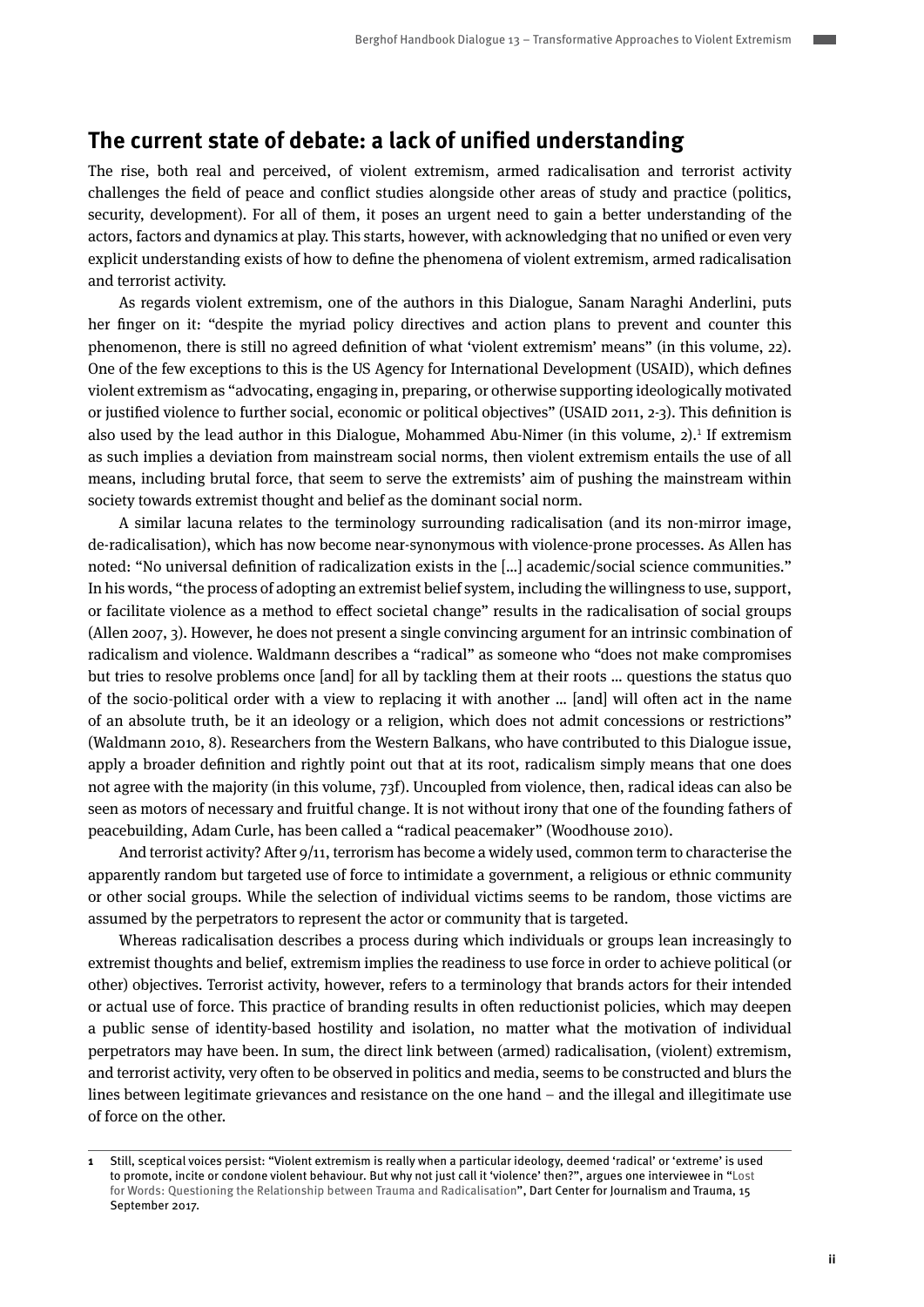Despite this lack of shared understanding or definition of the core problem(s), Preventing or Countering Violent Extremism (PVE/CVE) has become a focal point of discussion, research and programming around the world.

There have been numerous attempts to classify the various root causes and driving factors of violent extremism according to their level of analysis (micro/meso/macro), their unit of analysis (individual/ group/societal) or distinct sectoral approaches (socio-economic/political/cultural/psychological) (for an exhaustive overview, see Köhler 2016). The most common classification has become the distinction between "push" and "pull" factors of violent extremism. In this context, "push" commonly refers to structural conditions, such as poverty, grievances and lack of access to political processes or justice, often in the context of underdevelopment or protracted conflict. "Pull" factors are commonly understood as the direct drivers of radicalisation and violent extremism (see, e.g., Holmer 2013), such as the ideological appeal or financial and social benefits of joining a terrorist group (e.g. feeling of belonging, in-group identity or more practical benefits such as finding a spouse).

The 2015 UN Action Plan to Prevent Violent Extremism (UN 2015) also identified clusters of push and pull factors. The "push factors" named include conditions conducive to violent extremism and the structural context from which it emerges, such as lack of socio-economic opportunities; marginalisation and discrimination; poor governance, violations of human rights and the rule of law; prolonged and unresolved conflicts; and radicalisation in prisons. "Pull factors" comprise the individual motivations and processes which play a key role in transforming ideas and grievances into violent extremist action. They include: individual backgrounds and motivations; collective grievances and victimisation stemming from domination, oppression, subjugation or foreign intervention; distortion and misuse of beliefs, political ideologies and ethnic and cultural differences; and leadership and social networks. In reality, there is no either/or. Push and pull factors are interwoven and mutually reinforcing.

In public debate and programming, however, arguments about the causes of and policies for addressing violent extremism and radicalisation appear to be based less on thorough, up-to-date analysis and differentiated assessment (for a critique, see, for example, Kundnani 2015) and more on stereotyping and fear. It is not surprising, in this context, that the topic of violent extremism – albeit an issue which has assumed various guises for centuries – gained renewed prominence after the attacks on the Twin Towers in New York on 11 September 2001. 9/11 was a watershed in the sense that from that point on, the predominant Western political and public perspective seemed to intrinsically intertwine the phenomena of fundamentalism, extremism and terrorism. The global research agenda, however, is more varied than often perceived, or portrayed in the media.

Before 9/11, the academic discourse around violent extremism and radicalisation was mainly concerned with far-right and extremist left-wing actors in Europe and the Middle East. Individuals were considered to be drawn to violent extremism for reasons such as the rejection of cultural imperialism, the free market economy and corruption, political illegitimacy, colonialist structures and extreme wealth disparities. During the early 2000s, research into the nexus between religion and violent extremism grew. Nonetheless, structural causes of radicalisation towards violent extremism, such as repression or economic conditions (relative deprivation, poverty and globalisation), also remained on the research agenda. Researchers explored possible links between violent extremism and the degree of democracy, education and governance (one recent example evidenced by UNDP 2017) as well as drivers such as honour and oppression. A noticeable shift towards social factors occurred during these years, prompting researchers to focus on the role of civil society, gender or identity formation. The research field took steps to distance itself from attributing violent extremism to religious beliefs, despite persistent pockets of hot debate about this connection.<sup>2</sup>

**<sup>2</sup>** This is starkly captured by the debate between French philosophers Olivier Roy and Gilles Kepel, which contrasts the "Islamicization of radicalism" (Olivier Roy) with a "Radicalization of Islam" (Gilles Kepel); see Adam Nossiter, "'That ignoramus': 2 French Scholars of Radical Islam Turn Bitter Rivals", New York Times, 12 July 2016.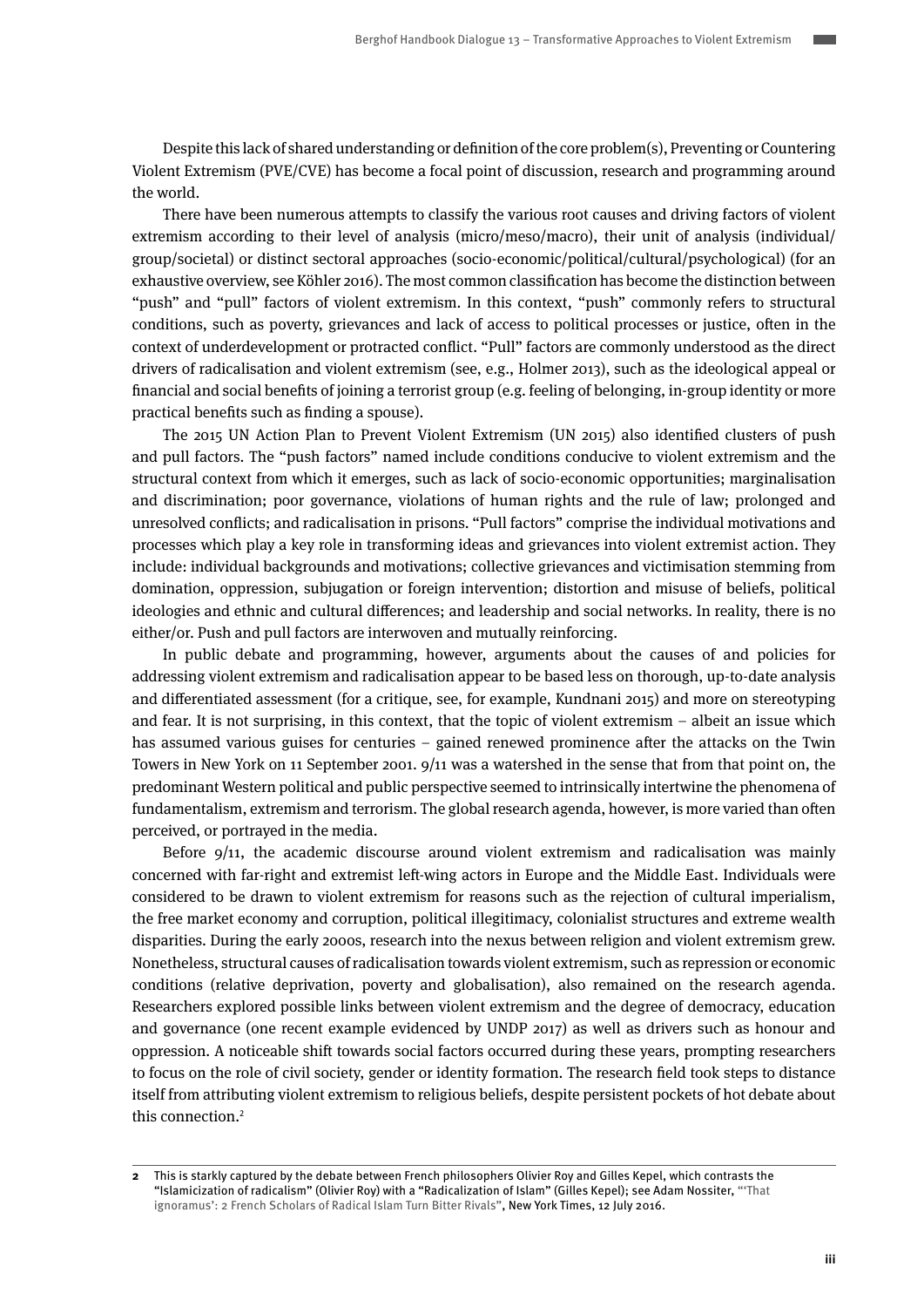Today's research agenda on violent extremism is concerned more particularly with youth radicalisation patterns, highlighting the lack of social inclusion. Identity is also examined as a driving force at the micro level (SFCG 2017). Alongside these more recent topics, other more traditional factors which are suspected to be root causes of violent extremism, such as blocked political and economic participation, are also being investigated. Finally, and ground-breaking, if extremism becomes increasingly popular and mainstreamed within a particular society, common assumptions about this society, i.e. its centre-periphery constructions, may become fissured, which tends to enlarge the body of research from a focus on particular groups and actors to the more fundamental issues of the social fabric and political values of the given society.

Overall, the contemporary body of research is characterised by specialised literature in a range of fields, such as criminology, security, terrorism, social psychology, conflict and development studies. There is little interaction between these fields of enquiry, which leaves little space for a common understanding to emerge over the main push and pull factors of violent extremism. There are growing calls, therefore, for more cross-disciplinary debate. Furthermore, since violent extremism can be considered an increasingly global phenomenon, the need for case-specific and comparative research on the topic is growing, particularly focusing on Europe (for example, Germany, France, Belgium and the UK), the MENA region, Asia (i.e. the Philippines, Indonesia and Central Asia) and Western Balkan countries.

### **On terminology**

For the purpose of this dialogue, we understand violent extremism generally as violence associated with radical ideologies or groups which strive for a complete, not gradual or incremental, change of political and social relations. We concede that the boundaries between extremism and violence are sometimes permeable and event-driven. And we bear in mind that although violence and extremism are not bound to one specific religious or ideological setting, discussions of the concept are usually associated with a very specific empirical reality, i.e. violence conducted by individuals or groups associated with Al Qaeda and ISIS or right-wing extremism associated with white supremacist ideology in the US or Europe. Concerning the various approaches for dealing with the phenomenon, we offer the following "understandings in progress", which inform our interest in the topic. Although the different concepts in and of themselves still lack theoretical, definitional and operational coherence and clarity, it is useful to keep in mind the distinctions between them:

Countering violent extremism (or CVE) was initially a rather cosmetic improvement on the increasingly criticised anti-/counter-terrorism approaches, which rely on intelligence-gathering and a suppressive repertoire. CVE has now developed into a security-focused approach to dealing with VE which uses a myriad of tools and entry points, but remains rooted in a hard power approach.

Preventing violent extremism (PVE) was first introduced in the 2015 UN Action Plan presented by then UN Secretary-General Ban Ki-moon (UN 2015). Emphasis is put on identifying and tackling the push and pull factors, on addressing structural root causes and on strengthening individual and community resilience.

The recent introduction of Transforming Violent Extremism (TVE) underscores the necessity and the possibility of changing actors, and their means of violence, rather than solely stepping up security or resilience in order to protect and prevent: "Transforming violent extremism recognizes that while violent extremism exists, the reasons and motivators leading to an individual being drawn to violent extremist movements can be transformed into a different type of agency or engagement. This is distinct from countering violent extremism which is reactive to extremist violence rather than aimed at altering the dynamics that motivate it." (SFCG 2017, 4). Similar terminology is also taken as the framing concept in this dialogue ("Transformative Approaches to VE"), where lead author Mohammed Abu-Nimer proposes: "What is truly needed to effectively address VE is the development of … programmes that take into account the 'human factors' – the community context, culture and religion, building trust with the community, fostering intra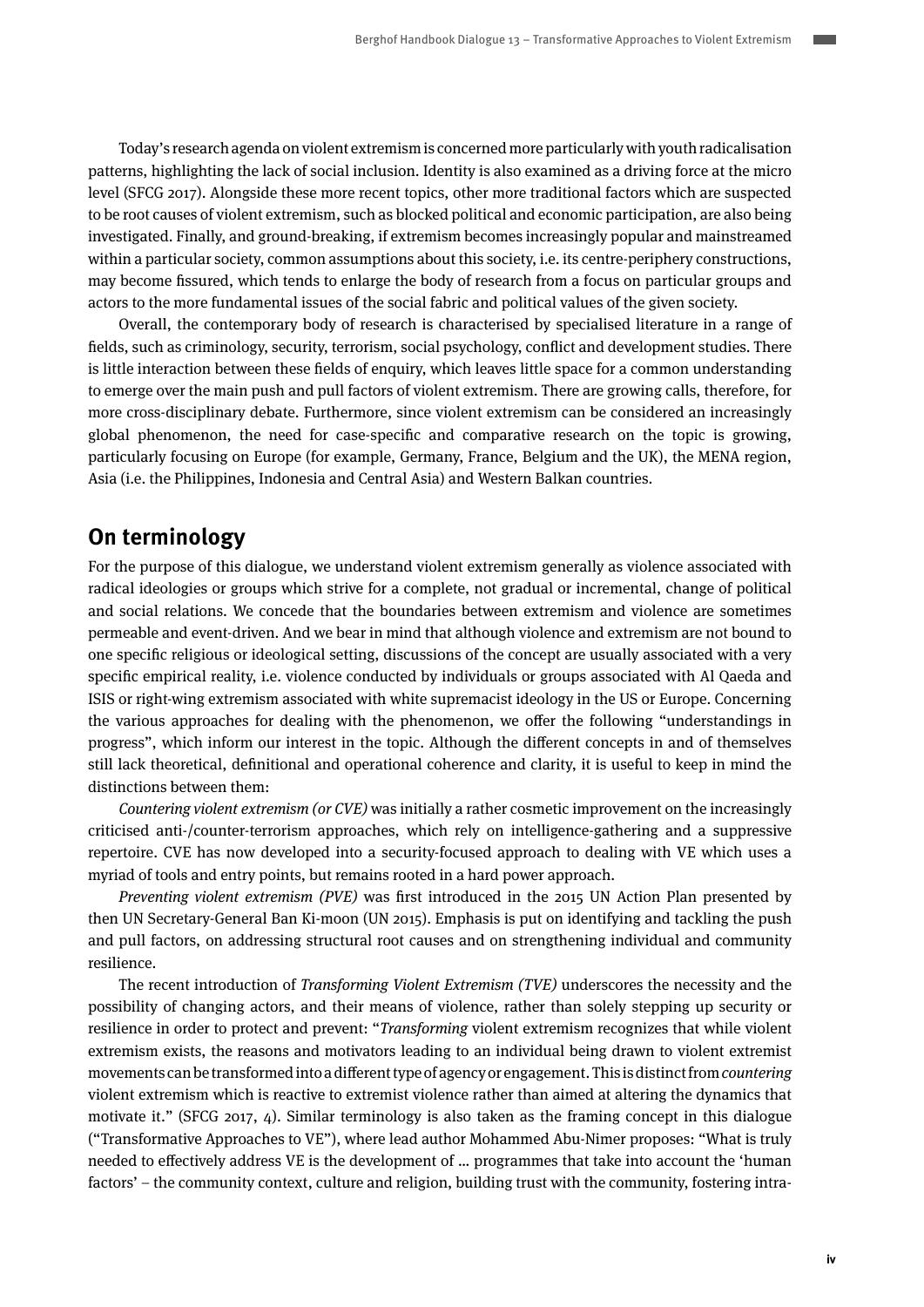community relationships through dialogue, finding a language of peace and peace education, etc." (in this volume, 3).

With all approaches, there remains a major blind spot in terms of policy options for engaging groups that are already/still radicalised, as there are no existing approaches for 'engaging violent extremists' (or 'EVE') through third-party dialogue or negotiation. However, if third parties play a significant role in the radicalisation processes of social and political actors – a hypothesis which is widely acknowledged as a reference point for those actors – then the role of third parties in supporting reconciliation and peace processes must be equally important. An explorative idea at this stage, EVE denotes a stance that attempts to analyse root causes and options for change not in academic, securitised or Western "silos", but together with affected communities and radicalised groups themselves. More particularly, such a term implies that dialogue engagement with radicalised groups and individuals might be a viable option if it is conducted with the aim of reducing violence or paving the way for a peace process. However, there is currently a severe lack of comprehensive and in-depth research to inform policy approaches and decision-making in this area.

#### **Contributions to this dialogue**

The lead article in this dialogue comes from **Mohammed Abu-Nimer**, a Senior Advisor to KAICIID (International Dialogue Centre, Vienna, Austria) and Professor at the American University School of International Service, International Peace and Conflict Resolution Program. His article critically examines the emerging CVE/PVE field, addressing two interlinked core questions: how do various CVE/PVE approaches relate to current issues of violent extremism (VE) in Muslim communities, and what are the areas of intersection between interreligious peacebuilding and the various CVE/PVE approaches? Abu-Nimer unpacks assumptions and functions that CVE/PVE fulfil in the current crisis facing many Muslim and non-Muslim governments around the world, especially in Europe and North America. He stresses that since "countering Islamic" terrorism and VE constitute the core of CVE/PVE approaches (based on the misperception and assumption that Muslims are disproportionately responsible for acts of violence), it is necessary to explore whether this is the most effective method. In search of alternative approaches, the article explores several examples of Islamic peace models in building stronger resilience in Muslim communities and institutions to VE. He also calls for a stronger and more sincere engagement with religious institutions, better "religious literacy" among secular NGO and government workers and a better grounding in the theoretical understandings and principled approaches inherent in a "culture of peace".

The first response to this lead article comes from **Sanam Naraghi Anderlini**, Co-Founder and Executive Director of the International Civil Society Action Network ICAN, spearheading the Women's Alliance for Security Leadership (WASL) with member organisations active in preventing violent extremism by promoting peace, rights and pluralism in over 35 countries. In responding to Abu-Nimer's framing article, her paper offers "points of agreement and difference in an effort to deepen our collective understanding of the phenomenon of violent extremism and the responses needed to enable effective transformation" (in this volume, 23). It does so in two ways: first, by offering a conceptual shift to move beyond limitations of the current terminology and discourse; and, second, by arguing the relevance of identity with particular attention to the centrality of gender to the ideology, recruitment and action of violent extremists, as well as the importance of women in particular in countering, preventing and providing clear alternatives to such groups.

The second response comes from **Maral Jekta**, a Research Associate with the Berlin-based organisation ufuq e.V., who has a strong focus on and background in media and strategic communication and the role of narratives in counter-messaging. Jekta's response to the lead article discusses Abu-Nimer's suggestion to engage more seriously with religious agencies and actors, using Iraq as an example. She examines in particular the way in which religion and its identity components are being integrated in INGOs' project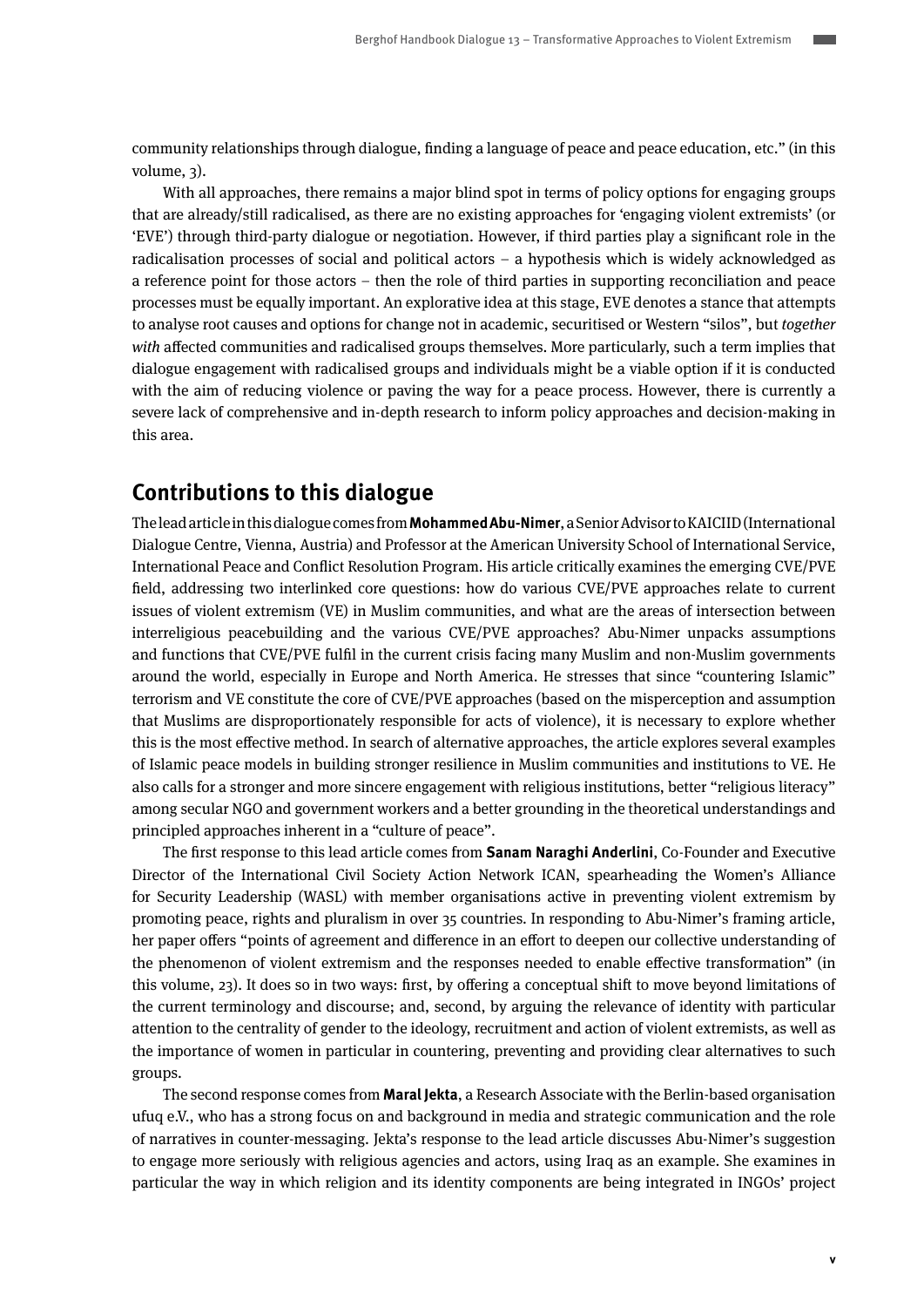structures in Iraq and highlights the limitations of this approach. In this context, Jekta argues that the emphasis on de-linking religion from the CVE/PVE debate and focusing more on root-cause analyses (Abu-Nimer in this volume, PAGE) is much-needed. Unlike Abu-Nimer, however, she emphasises the need to engage with secular organisations and movements. In a second step, this response underlines many of the deficiencies of CVE/PVE approaches which Abu-Nimer lists, by presenting their negative impact on international media development practitioners. Lastly, Jekta refers to the German federal programme "Live Democracy!" to support the call for a holistic "idealism" approach in PVE.

The third response comes from **Anita Ernstorfer**, Director at the US-based CDA Collaborative Learning Projects. She leads CDA's Peacebuilding Effectiveness Practice Area as well as CDA's Advisory Services wing. Her article focuses on the question of what makes prevention of violent extremism approaches effective. It explores in more detail some of the points raised in the lead article related to an insufficient understanding of structural drivers of violent extremism (VE), the limited evidence base and research in relation to the 'prevention' or 'countering' of violent extremism (P/CVE), unrealistic donor expectations, and weak and externally imposed programme designs. It specifically responds to Abu-Nimer's request to "delve deeper" into analysing structures of violence, not only the symptoms (Abu-Nimer in this volume, 17). The article takes a practical approach, based on the premise that political extremism and rapidly changing forms of violence have been a concern in the peacebuilding field for a long time and that we need to understand the phenomenon of 'violent extremism' alongside other forms of violence. In any case, Ernstorfer argues, significant levels of policy attention and funding will be focused on P/CVE programming for the foreseeable future, so it is wise to work towards maximising the potential for positive peace impacts of different approaches to preventing violent extremism by applying principles from the peacebuilding field and a systems perspective.

The fourth respondent is Radwan **El Sayed**, Professor of Islamic Studies at Lebanese University in Beirut, who also "digs deeper", in his case into the question of what religious institutions can really do, what they are currently undertaking and how they could be strengthened in their endeavours. He applies a long historical view and reflects on how the securitisation of C/PVE has affected the relationship between religious institutions and their constituencies, stressing the need to rebuild the trust among them and follow the principle of inclusivity. He concurs with Abu-Nimer on the worrisome lack of clear longterm strategies and tool kits that help religious institutions take part in C/PVE programmes effectively without threatening their credibility with their constituencies, pointing to the necessity of empowering the religious institutions to develop tools and frameworks that use the language of faith and reflect the spiritual and religious traditions in a way that resonates in the modern age. He identifies steps of rehabilitation, qualification and dialogue as necessary avenues ahead.

The final response comes in the form of an **interview with a consortium of local researchers from Albania, Bosnia and Herzegovina, Macedonia and Kosovo**. All are part of a collaborative and participatory research project currently implemented by Berghof Foundation's Conflict Transformation Research programme.<sup>3</sup> In a conversation recorded in Sarajevo in March 2018, the experts from the region shared many areas of agreement with the propositions put forward in the lead article. In particular, the need to start by assessing the needs of the local communities meant to be strengthened by national strategies to counter or prevent violent extremism and the imperative to work with the Islamic community and especially local imams in the municipalities in question resonated strongly for the region of the Western Balkans. At the same time, there was lively debate that it would be wrong to put all the burden on the shoulders of the Islamic community, neglecting the national and global dimensions of the problem or romanticising the homogeneity and clout of the institutions at hand. The conversation then turned to the need to carefully examine the terminology used in programme writing and implementation ("'Islamic' anything", it is pointed out, "that's the wrong term"; in this volume, 74). A dynamic concept of "reciprocal" or "cumulative" extremism is introduced and

**<sup>3</sup>** For more information on the project "Opportunities for Preventing Violent Extremism (PVE) in the Western Balkans", see [https://](https://www.berghof-foundation.org/nc/en/programmes/conflict-transformation-research/western) [www.berghof-foundation.org/nc/en/programmes/conflict-transformation-research/western-](https://www.berghof-foundation.org/nc/en/programmes/conflict-transformation-research/western)balkans-preventing-violentextremism/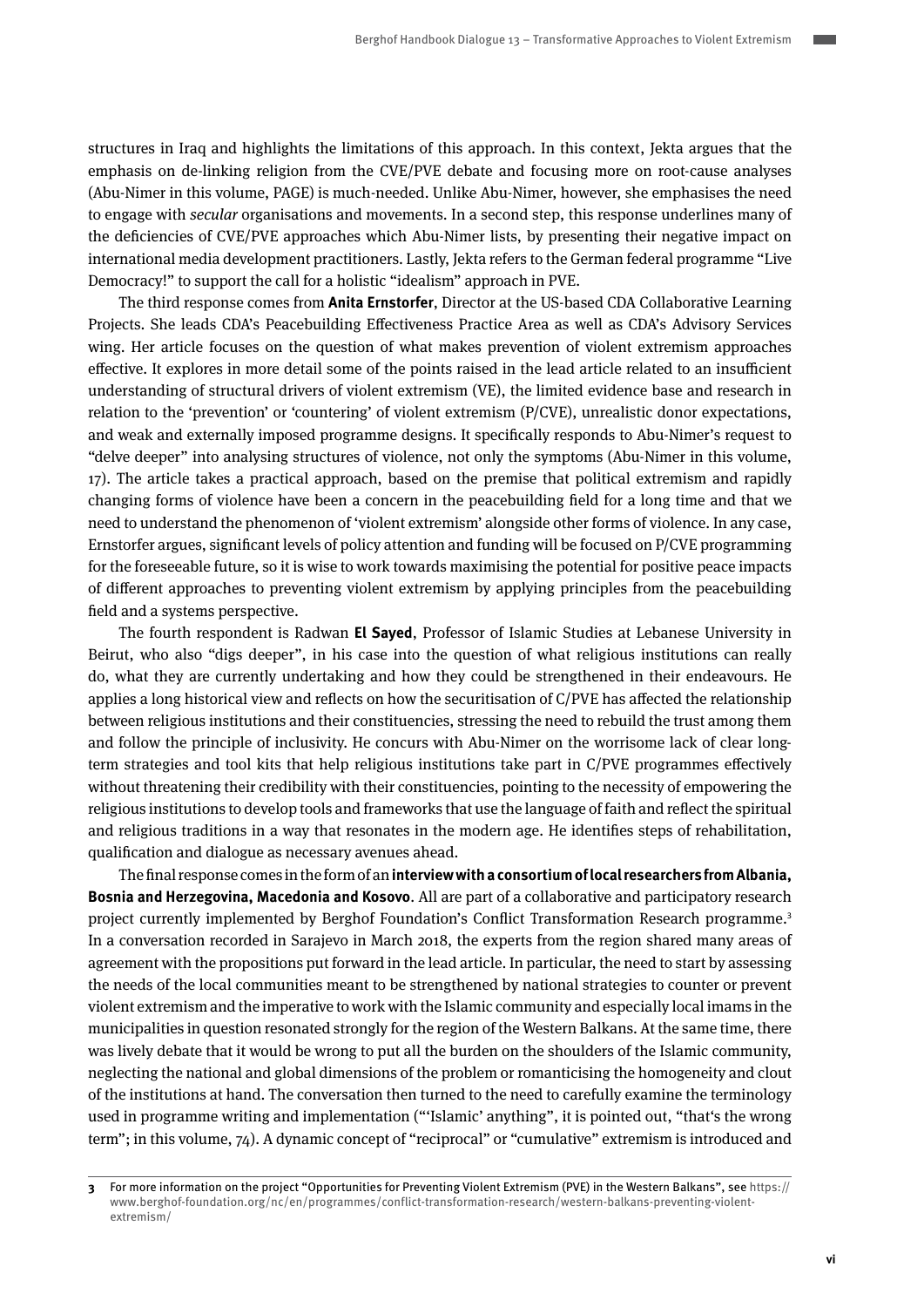the team of researchers agrees that "…this article's contribution, and our own, could be to start a discussion about re-inventing the terms used in preparing and making policies in PVE and CVE" (in this volume, 75).

In his final reflection on the responses in this Dialogue issue, Mohammed Abu-Nimer reiterates the importance of integrating religious actors and interreligious peacebuilding. At the same time, he emphasises the need for complementarity: "without a complementary approach based on systematic cooperation and coordination between the various abovementioned agencies that contribute to the causes of violence, formal and informal interventions to counter violent extremism will continue to provide limited remedy and only handle symptoms at best." (in this volume, 77). He therefore calls for interreligious peacebuilding to become a truly collaborative effort and points to the need for "sustained dialogue platforms designed specifically to identify common issues for collaboration and develop a sense of genuine respect for ideological and identity-based differences" (in this volume, 79).

#### **Prominent themes and dilemmas**

The dialogue at hand, as is usual with the exchanges hosted by this publication series, is rich in detail and differentiation. Nonetheless, there are a few themes which emerge across the lead article and the responses, and they are worth highlighting at the end of this introduction. We pick two, which we see as particularly relevant, also against the backdrop of our understanding of conflict transformation (Berghof Foundation 2012, 7ff).

The need for education, learning and reflection ... at all levels. It has become clear, if it needed to be any clearer, from the contributions to this volume that the dynamics of radicalisation and violent extremism, the wording around the issue and case- and context-specific factors of what can be done are still not sufficiently understood. More dialogue and evidence-based comparative learning will be necessary. However, a different type of education also comes to the forefront, and that is the education of a resilient next generation, which early on is being equipped to see through the dubious promises of violent extremist ideologies. Of course, change is not merely a cognitive challenge. If radicalisation is rooted in social hardships and political grievances, education will make a difference only if it enables the affected people to mitigate tensions and enter into constructive engagement with each other to foster social changes.

The needs of inclusivity … for religious institutions and more. The need for more respectful engagement with religious actors and institutions has generally been supported by the contributors to this dialogue. However, they also underline that it is important to cast the net of inclusivity more widely still, and build effective strategies for countering violent extremism on a broad base of religious and secular actors. Most importantly, the dialogue must not be confined to the relationship between different religious communities. It must start within the communities, focusing on shared values, social cohesion, principles of non-violence, minority rights, gender equality, and more. Naraghi Anderlini speaks for several of our respondents when she states: "Too often, religious institutions – even the more moderate ones – are at odds with principles of gender equality and non-discrimination. Thus, while their inclusion in P/CVE efforts is essential and in many cases is occurring at the grassroots, their legitimacy or authority should not be elevated above those of women- or youth-led organisations and others active in this sphere." (in this volume, 23).